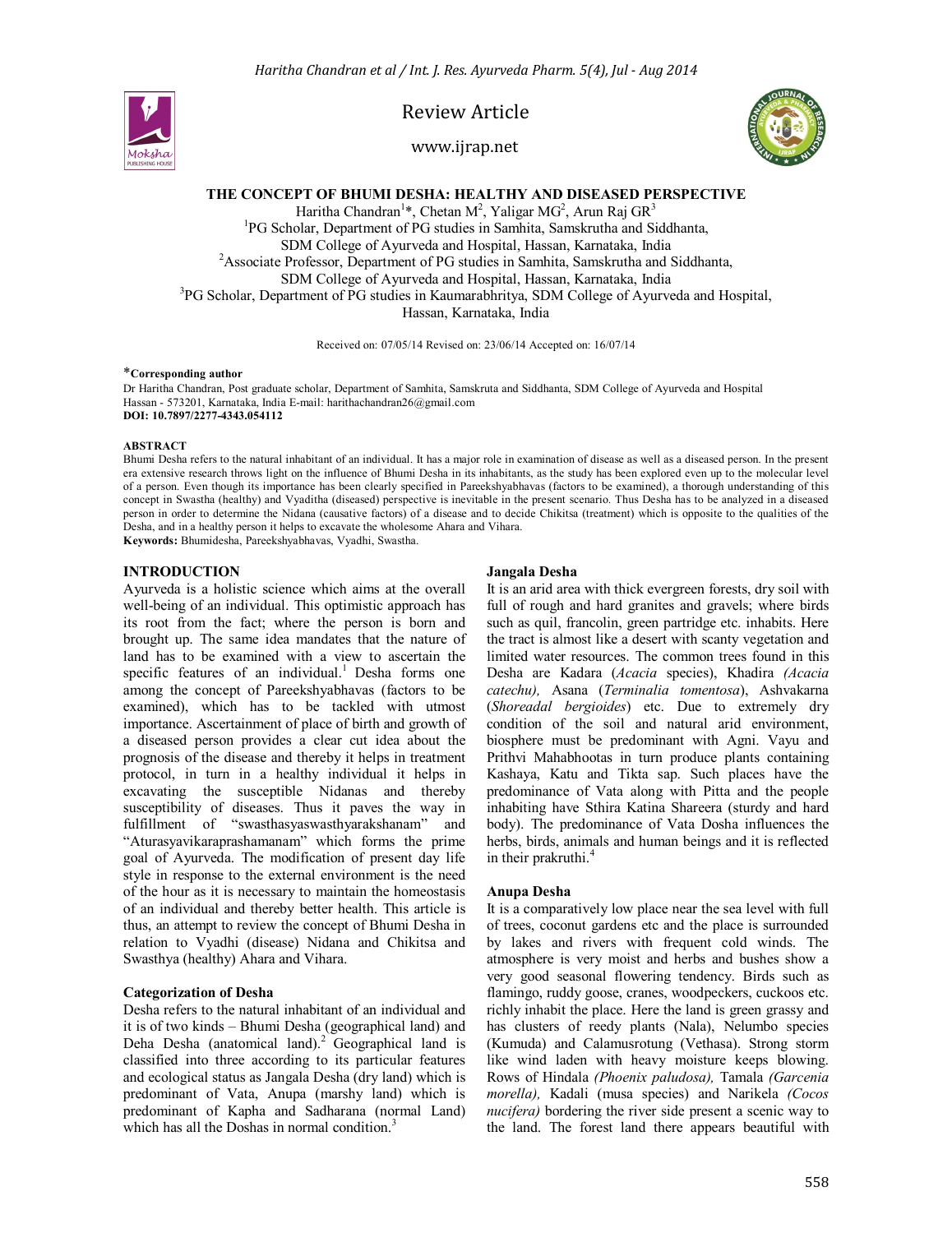assemblage of various types of trees and shrubs with blossoming young branches. Due to the moist nature of soil and influence of Prithvi and Ap Bhuthas the herbs, creepers and annuals flourishing in the area generally bear sap that tastes sweet or sour. The place tend to produce the predominance of Kapha Dosha and it is reflected in the inhabitants.<sup>5</sup>

## **Sadharana Desha**

Normal land is having mixed characteristics of the above two. Here the soil is gray, red or black in colour and the place is neither too moist nor too dry; neither it has an abundance of rock particles or sand. The land is fertile sustaining all kinds of trees and crops. Here Dosha is generally maintained in a balanced state and it is reflected in the Prakruthi of inhabitants. In contemporary science, the study of land, its features and its inhabitants comes under the branch of Geography. Geography has its division as - Human Geography and Physical Geography. 6 Physical Geography deals with the study of Geographical land. Based on Agro-Climatic Zones, geographical land is classified into dry zone; hilly zone and transition zone.<sup>7</sup> Each Desha have an influence in the inhabitants of that particular area. This influence is mainly reflected in their physical attributes and pathological features. Thus it has a main role in determining the Prakruthi (innate constitution) of individual and in disease causation and in pathology of a disease. The various treatment protocols has to be adopted in due regard to the place in which a person is born and brought up. In a healthy person the diet and regimens conducive to Desha with respect to Prakruthi has to be adopted.

## **Geo-climatic factors with reference to Prakruthi**

The study on the role of geo-climatic factors (Deshanupatini) on pathophysiological activities of the body is important to understand the state of Tridoshas in health and disease for proper diagnosis and treatment. Thus the energy template (Doshasthiti) termed Prakruthi has to be studied with special reference to the place in which an individual inhabit. <sup>8</sup> Dry land is said to have the predominance of Vata-Pitta and the people inhabiting have sturdy and hard body, whereas marshy land have the predominance of Vata-Kapha and the people inhabiting have a tender body nature. In normal land having the predominance of all Doshas in equal proportion, the people are said to be sturdy, tender, endowed with strength, complexion and compactness in nature.<sup>9</sup> Thus the Geo-Climatic factors play a major role in determining the Prakruthi of an individual and thereby it contribute to the unique phenotypic features of different geographic population.

## **Bhumi Desha in Vyadhi Nidana and Chikitsa**

Bhumi Desha has an important role in determining the causative factors of a disease. As dry land is having the predominance of the humor Vata, this made the people more susceptible to diseases pertaining to Vata Dosha whereas in marshy land the humor predominant is Kapha,

thereby people are more susceptible to diseases related to Kapha Dosha. Thereby the understanding of Bhumi Desha in Pareekshyabhavas helps to tackle the possible Nidanas of a disease, its prognosis and in turn aids in treatment aspects. If Jangala Desha inhabitants are resorted to Vata enhancing Aharas and Viharas leads them to the manifestation of Vata Vikaras. The Vata predominant Vikaras manifesting in this particular Desha becomes Krichrasadhya (difficult to cure) because of equivalent nature of Dushya, Desha and Prakruthi. Therefore the treatment protocol adopted to such diseases should be of opposite nature of the qualities of Desha (Desha vipareeta). 10

# **Bhumi Desha in Swastha Ahara and Vihara**

Study of geo-pathological factors is considered as an important factor for pathophysiological activities of the body. In Jangala Desha (arid land), Vata Dosha will be predominant and people inhabiting there are generally strong in built. The predominance of Vata Dosha influences the herbs, birds, animals and human beings and it is clearly reflected in their Prakruthi. In Anupa Desha (marshy land) there should be the predominance of Kapha Dosha and people inhabiting have tender body nature. In Sadharana Desha, Doshas are generally maintained in a balanced state and it is reflected in the Prakruthi of inhabitants.

The energy template – Doshasthithi (Prakruthi) is considered with special reference to geo-climatic factors (Deshanupatini). Understanding of Bhumi Desha as included in one among the Pareekshyabhavas, is essential to tackle the predisposition of diseases in an individual.<sup>11</sup> Among the three pillars of life, Ahara has its prime importance in maintaining the health of a healthy person. The acclimatization of a particular habitat is possible by adopting Ahara with opposite qualities pertaining to Desha, such as hot and unctuous substances in marshy land whereas cold and unctuous substances in dry land.<sup>12</sup> Adoption of diet and activities in due consideration to Desha helps in prevention of diseases in an individual. Excessive intake of sweet, sour and salty dishes and the habits such as day sleep, lack of exercise has to be strictly prohibited in Marshy land. Inculcation of habits with strong physical activities clubbed with revised diet has to be followed in Anupa Desha people as they are more prone to Kapha related disorders. In Jangala Desha, excessive intake of pungent, bitter and astringent dishes, vigorous physical activities provoking Vata has to be avoided. Considering the unique attributes of the land one can inculcate revised diet with sweet, sour and salty dishes in due proportion and can follow Abhyanga (oil massage), day sleep in regard to season and other activities in due respect to Desha. Sadharana Desha has the predominance of the humors in equal proportion and hence people are having mixed features with regard to the physical and pathological attributes. Hence the diet and regimens can be followed by keeping in view of one's Prakruthi in mind. Thus the role of Bhumi Desha is found to be inevitable to fix the appropriate diet and activities pertaining to a healthy individual.